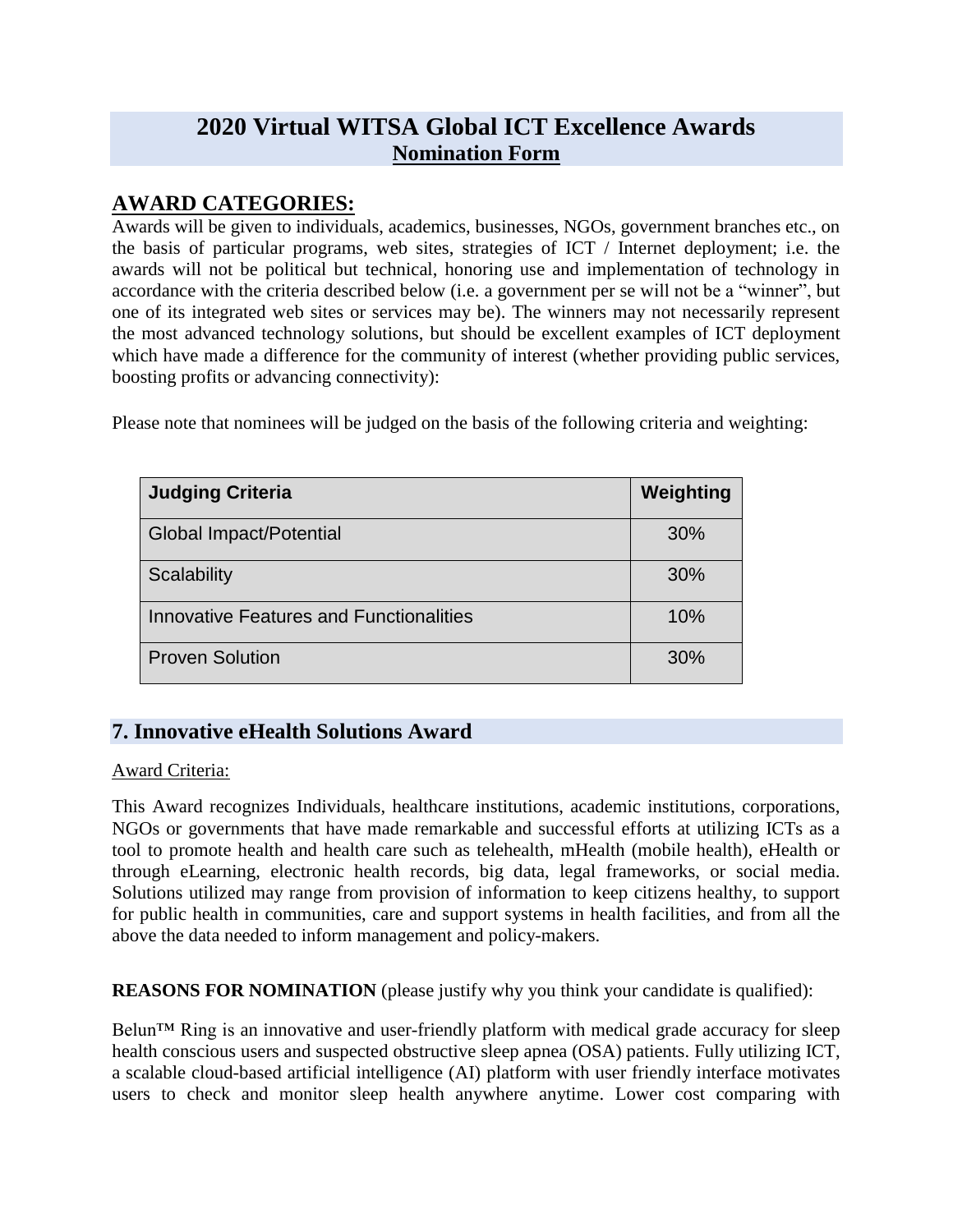traditional medical checking system and fully automated process speed up the assessment time and treatment process. It is no doubt that it can help to promote smart and heathy living to the general public.

#### **The challenge and a global problem**

People with obstructive sleep apnea (OSA) tend to be sleep deprived. They may suffer from sleeplessness and a wide range of other symptoms such as difficulty in concentrating, depression, irritability, sexual dysfunction, learning and memory difficulties, and falling asleep while at work, on the phone, or driving. Untreated OSA is associated with high blood pressure, heart attack, congestive heart failure, cardiac arrhythmia, stroke and depression.

Prevalence of OSA worldwide in both men and women is 15% to 20% of people over age 40, i.e. about 261M to 435M population. However, more than 80% of them are undiagnosed. Traditional sleep test is expensive, labor intensive, cumbersome and uncomfortable for patients. Patients need to stay overnight in a sleep lab connecting with more than 20 sensors on the body. Technician is required to set up the device for patients and data analysis is done manually by the technician after data collection.

The inaccessibility to sleep disorder diagnosis remains to be a huge challenge to public health, costing the healthcare system billions of dollars in associated co-morbidity and mortality.

#### **How Belun solves the problem**

Belun® Ring is an FDA-cleared medical graded wearable device for assessing people's sleep quality with high accuracy. It is ergonomic designed to continually collects biometric data on finger during sleep without interruption to the user. It is a breakthrough technology with cloudbased AI analytics in sleep medicine practice which enables patients and healthcare providers to screen OSA and assess treatment effectiveness easily, comfortably and economically at home, as compared to the traditional sleep test in the hospital/clinic. Patients and their healthcare providers are empowered to track treatment progress remotely, motivating adherence to disease management programs. Belun® Ring also assesses how daily habits, e.g., exercise, alcohol intake and medication would affect users' sleep quality reflected by activity of autonomic nervous system (ANS).

Belun® Ring collects biometric data during sleep, which is uploaded to our cloud-based analysis platform. Our cloud-based artificial intelligence system automatically analyzes the data and generates sleep reports assessing the severity of OSA and activity of ANS. Reports are available to the patients or their healthcare providers within 5 minutes, significantly saving the time of labor interpretation by the healthcare providers and the waiting time of patients. Belun® Ring enables remote diagnosis and monitoring of treatment progress.

#### **How Belun makes a difference**

Belun Ring is ergonomic designed and won Red Dot award and 6 others awards in 2018 with its design and innovation. It is the first wearable medical-grade FDA-cleared device for sleep assessment at home comfortably. With only a single step, Belun® Ring can be easily managed by any person.

Light-weighed (10g) Belun® Ring is handy to be worn at night. It provides accurate and convenient sleep health assessment but at an affordable cost. After overnight sleep data collection, data is uploaded to Belun® cloud system and a sleep report assessing the risk of OSA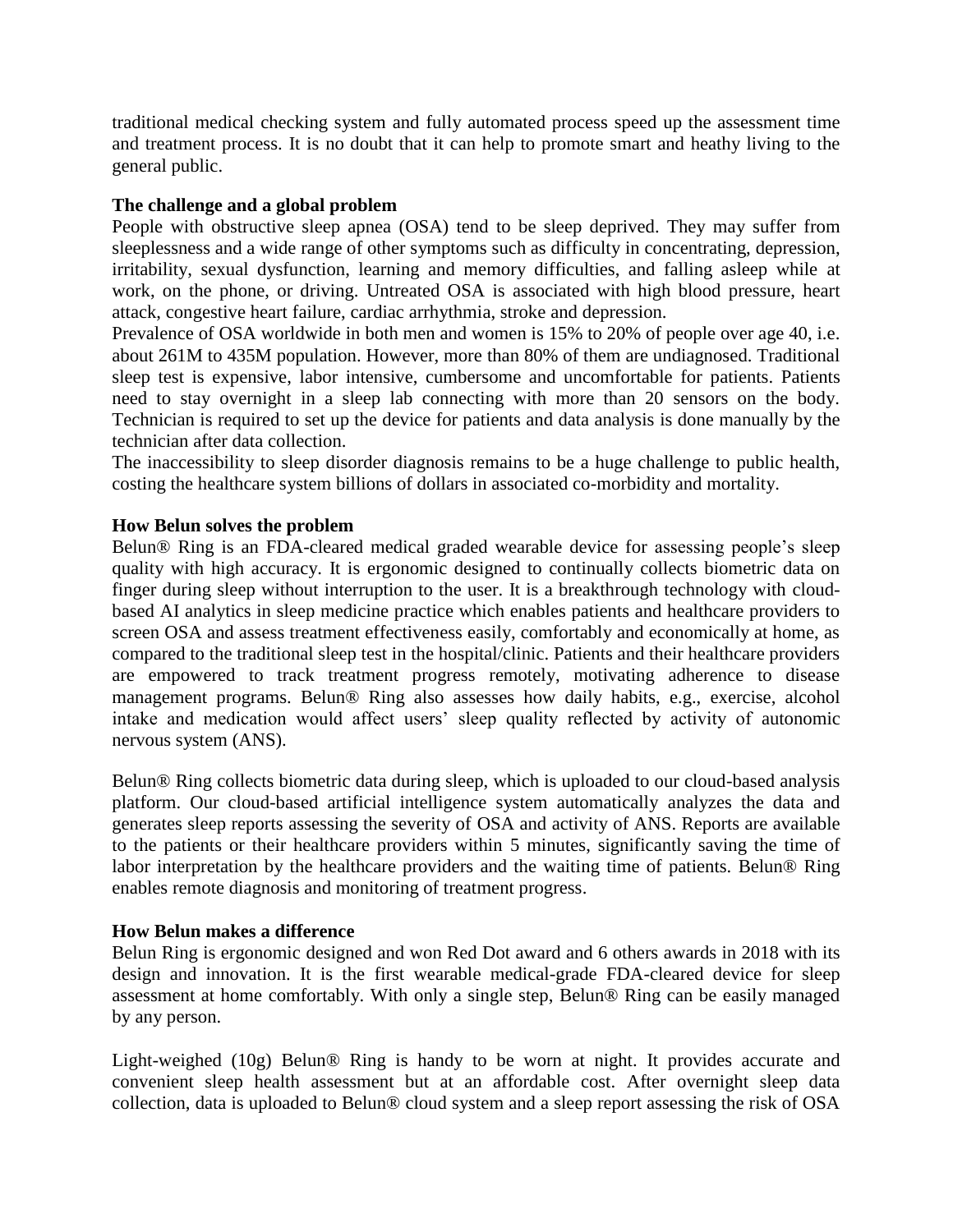is automatically generated through proprietary AI platform. Through mobile network and cloudbased data analytics, users manage their sleep health at home and physicians remotely monitor their patients' treatment effectiveness and progress.

Belun® Ring enhances patient accessibility and motivation of sleep health and sleep disorder screening, empower physicians with remote monitoring, leads patients to early and adherent treatment at an affordable cost.

#### **Proven in the healthcare market**

Belun® Ring has been cleared by the U.S. FDA as a class II medical device.

Belun® Ring has been validated in 3 clinical studies for its accuracy in detecting OSA as compared to traditional hospital test, with correlation close to 0.9. There are 3 on-going studies for pregnant women, post-stroke patients and post OSA surgery patients in HK, Taiwan and the US respectively.

Belun Sleep Platform has generated more than 3000 sleep reports in 2 years. Helping many people to get access to professional sleep study and start intervention early.

#### **A scalable solution for global public health**

Belun is partnering with medical device distributors, sleep medicine centres, insurance companies, elderly homes, health check centres, mental rehab centres, and NGOs to make Belun® Ring available globally. Belun's regulatory strategy in getting its clearance with the U.S. FDA allows us to enter several important markets in an accelerated pace.

More than 300M worldwide population is suffering from OSA. Both sufferers and medical professionals are looking for accessible, reliable and affordable solution. The need for sleep test will continue to grow with aging population and increasing prevalence of chronic diseases.

Belun's cloud-based AI platform is built with scalable architect which can process overnight biometric data and generate sleep report for more than 100K users at the same time from different countries. This platform will support worldwide users 24/7 anywhere anytime.

**SUPPORTING INFORMATION**: Please send any supporting information to the address above, including information from candidate (i.e. excerpt from program description, web site print-out, press release, etc.)

Attachment 1: OSA as a global problem and Belun Ring as a solution to early intervention.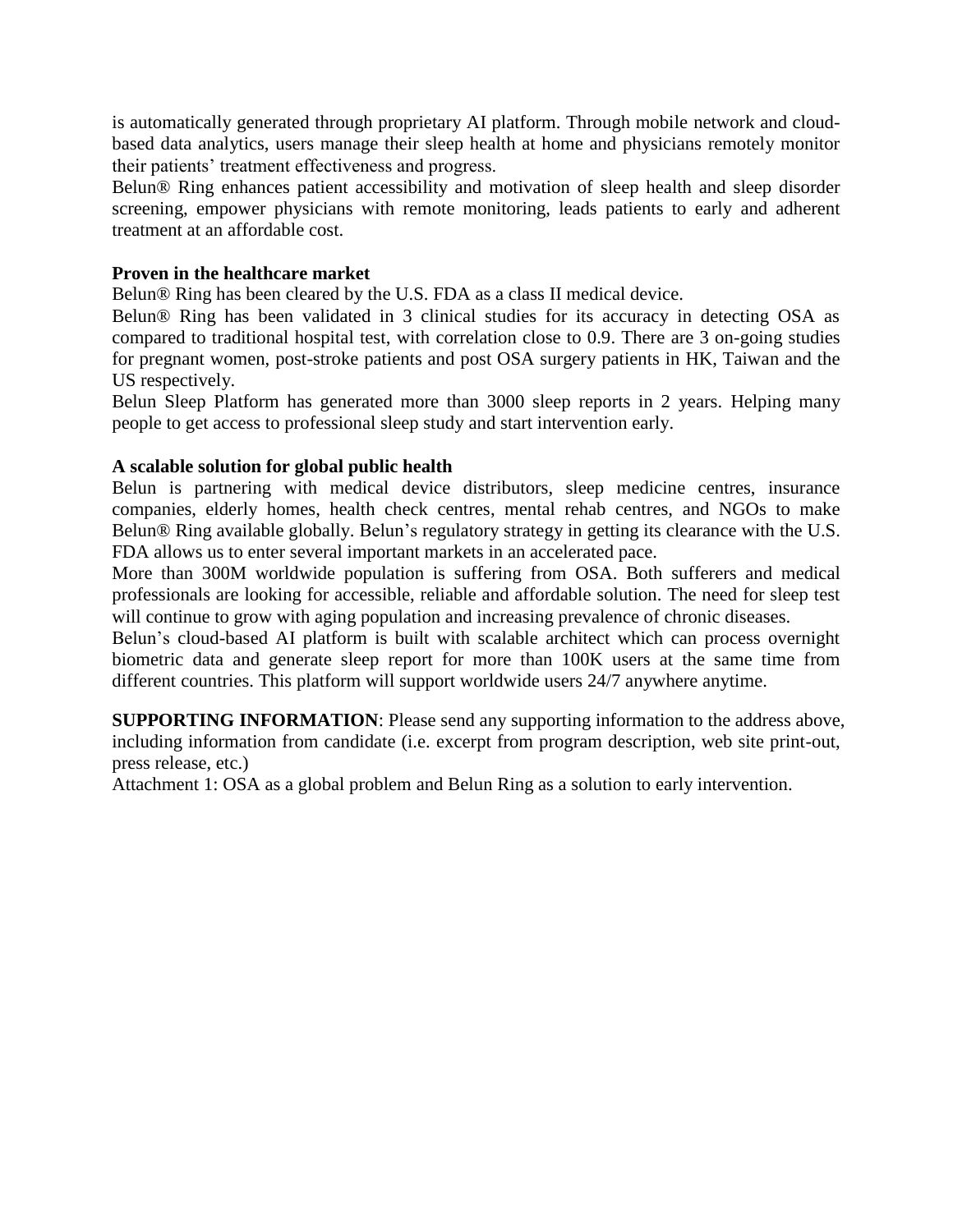

Attachment 2: OSA co-exists with diabetes and cardiovascular diseases but mostly undiagnosed.



Attachment 3: Sleep analysis report generated by Belun's cloud-based AI platform.